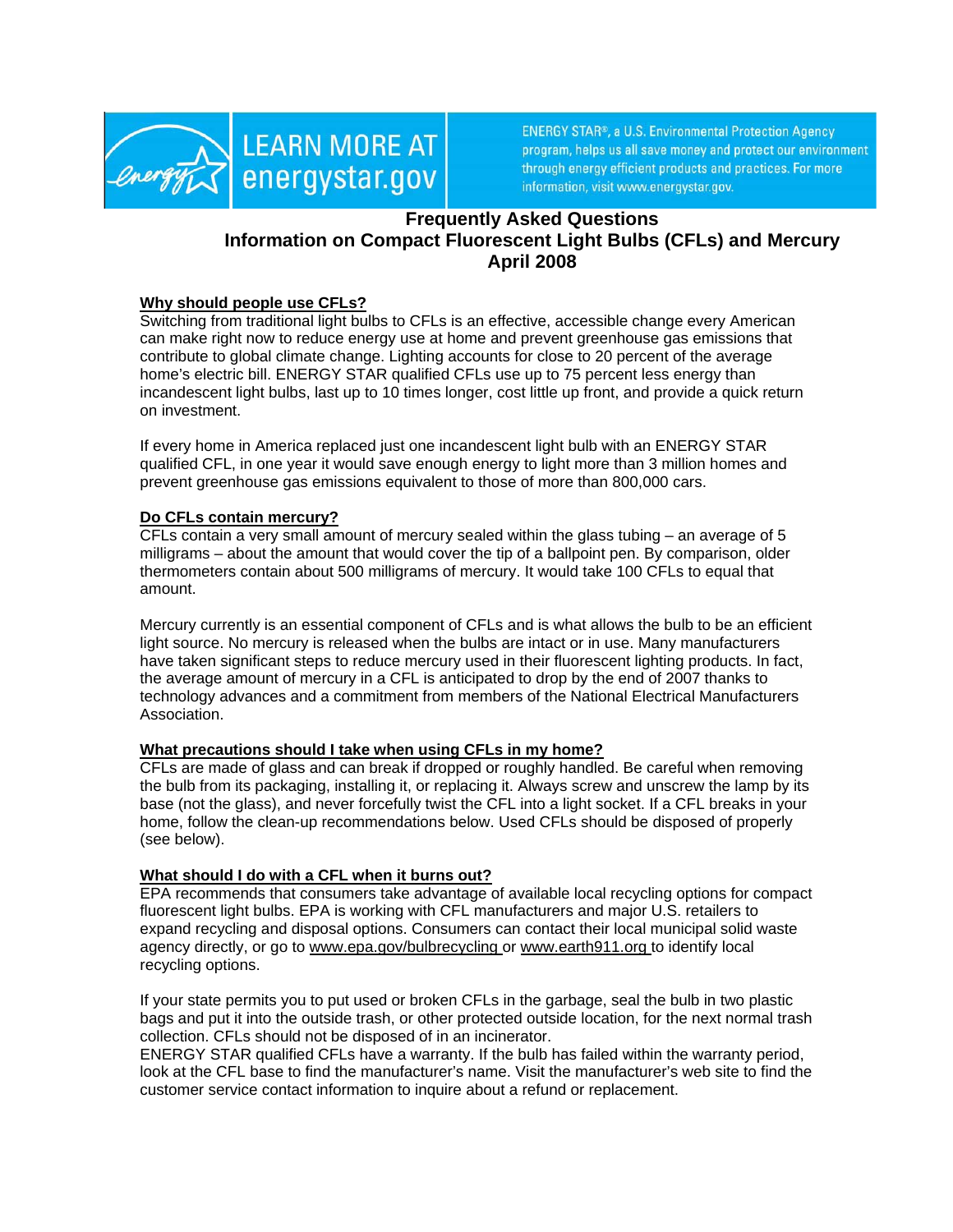## **How should I clean up a broken fluorescent bulb?**

Because CFLs contain a small amount of mercury, EPA recommends the following clean-up and disposal guidelines:

## **1. Before Clean-up: Ventilate the Room**

- Have people and pets leave the room, and don't let anyone walk through the breakage area on their way out.
- Open a window and leave the room for 15 minutes or more.
- Shut off the central forced-air heating/air conditioning system, if you have one.

## **2. Clean-Up Steps for Hard Surfaces**

- Carefully scoop up glass fragments and powder using stiff paper or cardboard and place them in a glass jar with metal lid (such as a canning jar) or in a sealed plastic bag.
- Use sticky tape, such as duct tape, to pick up any remaining small glass fragments and powder.
- Wipe the area clean with damp paper towels or disposable wet wipes and place them in the glass jar or plastic bag.
- Do not use a vacuum or broom to clean up the broken bulb on hard surfaces.

## **3. Clean-up Steps for Carpeting or Rug:**

- Carefully pick up glass fragments and place them in a glass jar with metal lid (such as a canning jar) or in a sealed plastic bag.
- Use sticky tape, such as duct tape, to pick up any remaining small glass fragments and powder.
- If vacuuming is needed after all visible materials are removed, vacuum the area where the bulb was broken.
- Remove the vacuum bag (or empty and wipe the canister), and put the bag or vacuum debris in a sealed plastic bag.

#### **4. Clean-up Steps for Clothing, Bedding, etc.:**

- If clothing or bedding materials come in direct contact with broken glass or mercury-containing powder from inside the bulb that may stick to the fabric, the clothing or bedding should be discarded. Do not wash such clothing or bedding because mercury fragments in the clothing may contaminate the machine and/or pollute sewage.
- You can, however, wash clothing or other materials that have been exposed to the mercury vapor from a broken CFL, such as the clothing you happened to be wearing when you cleaned up the broken CFL, as long as that clothing has not come into direct contact with the materials from the broken bulb.
- If shoes come into direct contact with broken glass or mercury-containing powder from the bulb, wipe them off with damp paper towels or disposable wet wipes. Place the towels or wipes in a glass jar or plastic bag for disposal.

#### **5. Disposal of Clean-up Materials**

- Immediately place all cleanup materials outdoors in a trash container or protected area for the next normal trash pickup.
- Wash your hands after disposing of the jars or plastic bags containing clean-up materials.
- Check with your local or state government about disposal requirements in your specific area. Some states prohibit such trash disposal and require that broken and unbroken mercurycontaining bulbs be taken to a local recycling center.

#### **6. Future Cleaning of Carpeting or Rug: Ventilate the Room During and After Vacuuming**